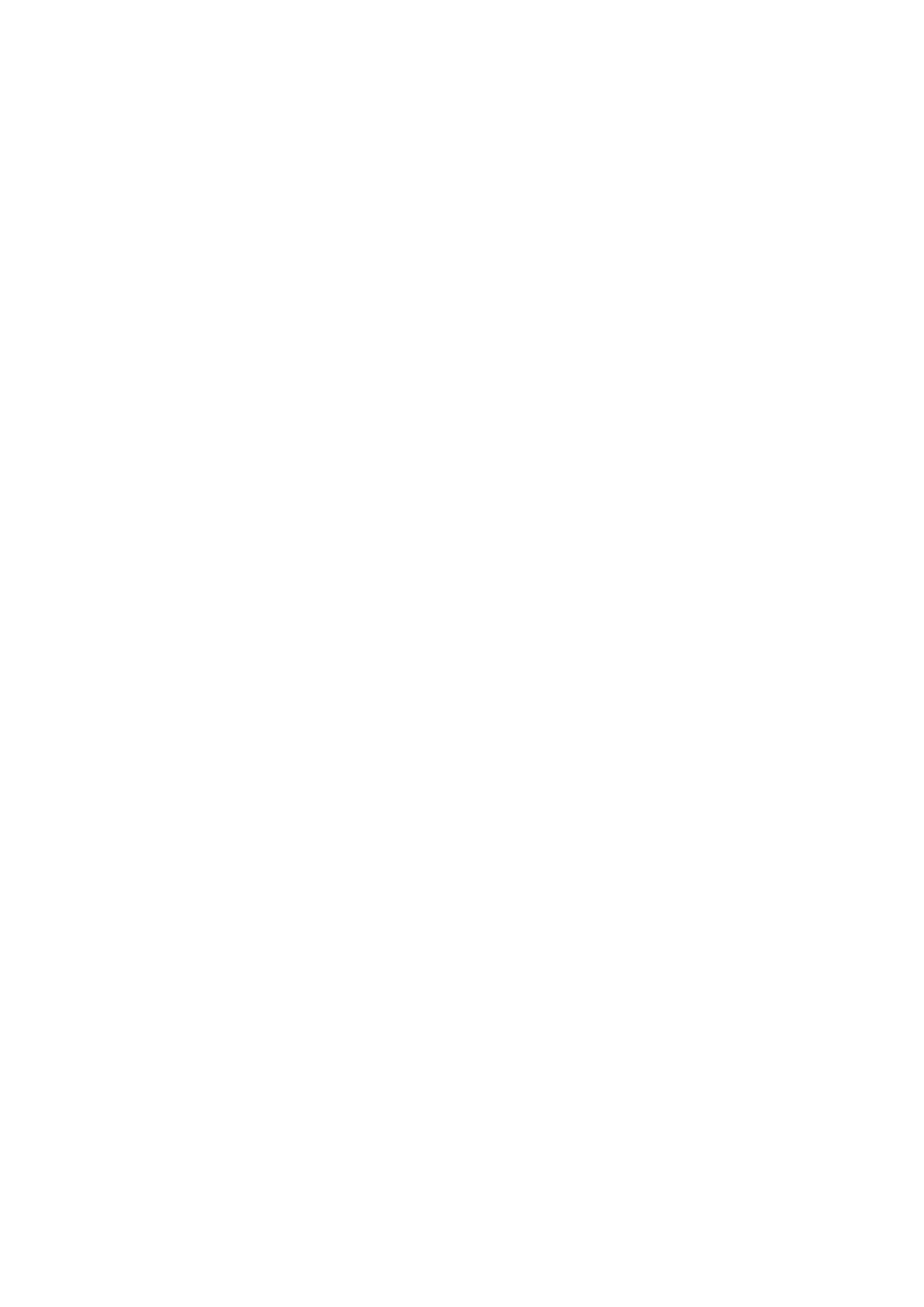# PROGRAM OVERVIEW

## **THURSDAY, SEPTEMBER 14, 2017**

| $08:45 - 09:10$ | Registration                     |
|-----------------|----------------------------------|
| $09:10 - 09:15$ | <b>Opening Remarks</b>           |
| $09:15 - 10:45$ | Session I                        |
| $10:45 - 11:00$ | Coffee Break                     |
| $11:00 - 12:00$ | Keynote Lecture: Torben Andersen |
| $12:00 - 13:30$ | Lunch and Poster Session         |
| $13:30 - 15:00$ | Session II                       |
| $15:00 - 15:15$ | Coffee Break                     |
| $15:15 - 16:45$ | Session III                      |
| $16:45 - 17:00$ | Coffee Break                     |
| $17:00 - 18:00$ | Keynote Lecture: Luc Bauwens     |
|                 |                                  |
| $18:00 - 19:00$ | Walk to Heidelberg Castle        |
| 19:00           | Reception and Conference Dinner  |

# **FRIDAY, SEPTEMBER 15, 2017**

| $08:30 - 10:30$ | Session IV                                                                                      |
|-----------------|-------------------------------------------------------------------------------------------------|
| $10:30 - 11:00$ | Coffee Break and Walk to Alte Aula                                                              |
| $11:00 - 12:15$ | HeiKaMEtrics Lecture in Memory of Emil J. Gumbel (Alte Aula, Alte<br>Universität): Eric Ghysels |
| $12:15 - 13:30$ | Reception and Lunch (Bel Etage, Alte Universität)                                               |
| $13:45 - 15:15$ | Session V                                                                                       |
| $15:15 - 15:30$ | <b>Closing Remarks</b>                                                                          |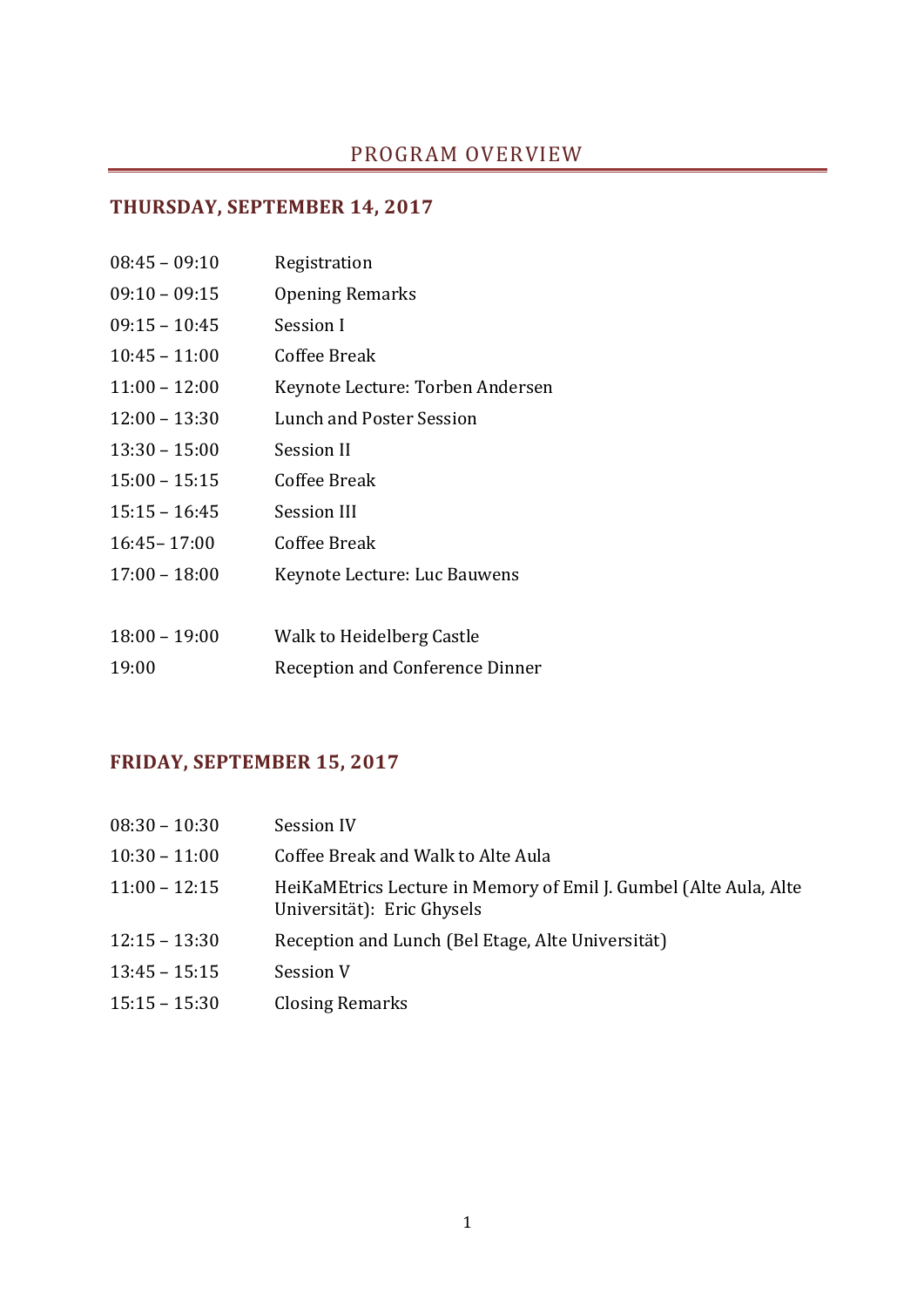# THURSDAY, SEPTEMBER 14, 2017

| 08:45 - 09:10   | <b>Registration</b>                                                                             |
|-----------------|-------------------------------------------------------------------------------------------------|
| $09:10 - 09:15$ | <b>Opening Remarks</b>                                                                          |
| $09:15 - 10:45$ | <b>Session I</b>                                                                                |
|                 | Chair: Christian Conrad (Heidelberg University)                                                 |
|                 | <b>Christian Francq</b> (CREST and University of Lille)                                         |
|                 | Estimation risk for the VaR of portfolios driven by semi-<br>parametric multivariate models     |
|                 | Dimitra Kyriakopoulou (Université catholique de Louvain)                                        |
|                 | Exponential-type GARCH models with linear-in-variance risk<br>premium                           |
|                 | <b>Enno Mammen</b> (Heidelberg University)                                                      |
|                 | Nonparametric estimation of locally stationary Hawkes<br>processes                              |
| $10:45 - 11:00$ | <b>Coffee Break</b>                                                                             |
| $11:00 - 12:00$ | <b>Keynote Lecture</b>                                                                          |
|                 | Chair: Melanie Schienle (KIT)                                                                   |
|                 | <b>Torben Andersen</b> (Northwestern University)                                                |
|                 | Intraday trading invariance in the E-mini S&P 500 futures<br>market                             |
| $12:00 - 13:30$ | <b>Lunch and Poster Session</b>                                                                 |
|                 | <b>Dimo Bart</b> (University of Mannheim)                                                       |
|                 | Comparative impulse response function inference for VAR<br>and VARMA models                     |
|                 | <b>Alessandra Canepa</b> (Brunel University)                                                    |
|                 | Time varying persistence in GARCH in mean models with time<br>dependent coefficients            |
|                 | <b>Jonas Dovern</b> (Heidelberg University)                                                     |
|                 | Order invariant tests for proper calibration of multivariate<br>density forecasts               |
|                 | Rebekka Gätjen (KIT)                                                                            |
|                 | Effectiveness of policy measures and regulation on<br>connectedness in the European debt crisis |
|                 | <b>Chong Liang (KIT)</b>                                                                        |
|                 | Bootstrapped vast network analysis of NASDAQ limit order<br>books                               |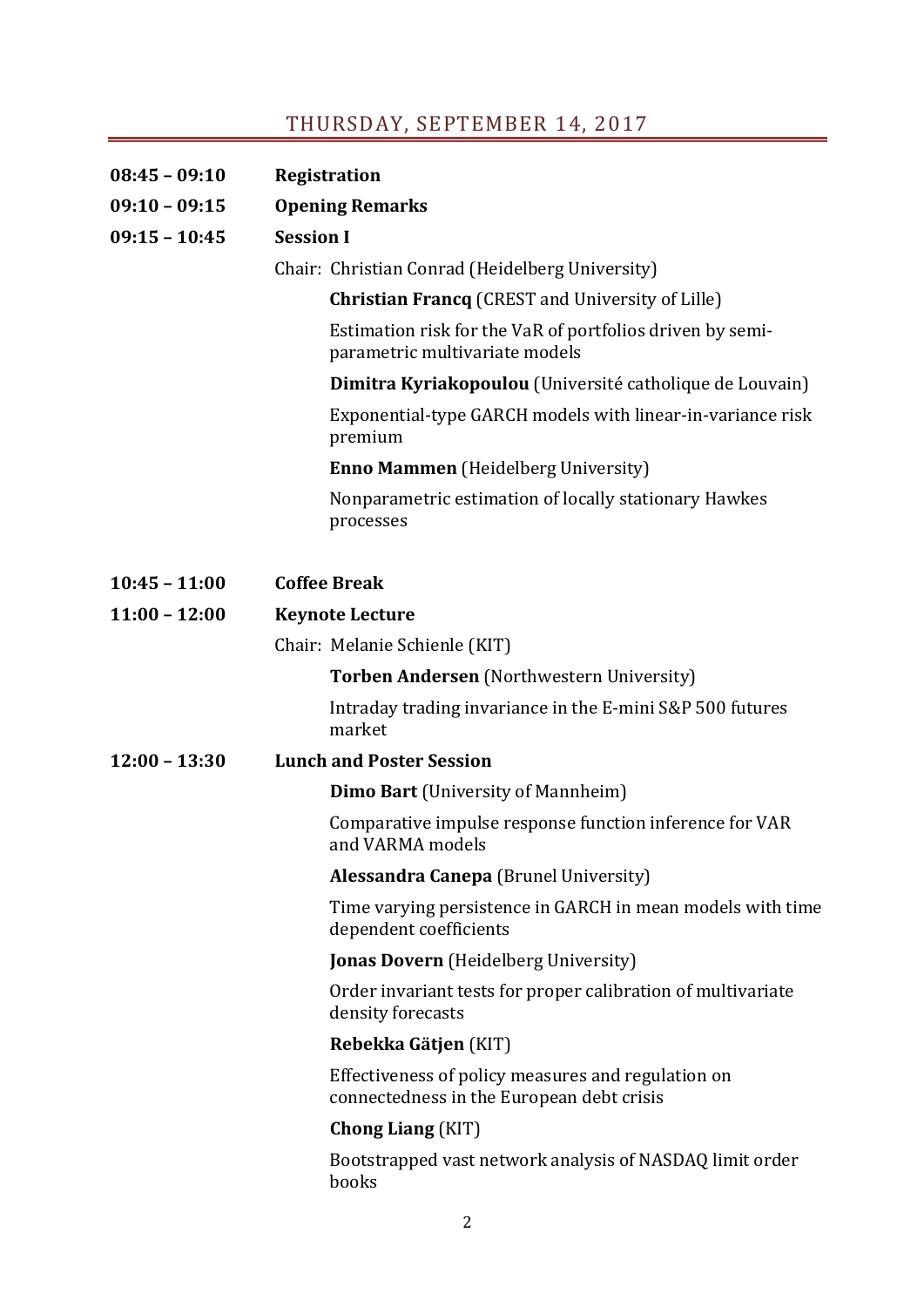### THURSDAY, SEPTEMBER 14, 2017

#### **Menelaos Karanasos** (Brunel University)

Matrix inequality constraints for vector asymmetric power GARCH/HEAVY models and MEM with spillovers: some new mixture formulations

**Onno Kleen** (Heidelberg University)

Two are better than one: volatility forecasting using multiplicative component GARCH models

### **Fabian Krüger** (Heidelberg University)

Forecast uncertainty, disagreement, and linear pools of density forecasts

**Karin Stürmer** (Northwestern University)

On the economic determinants of optimal stock-bond portfolios: international evidence

### **13:30 – 15:00 Session II**

Chair: Karin Stürmer (Northwestern University)

**Elise Gourier** (Queen Mary University of London)

Pricing of idiosyncratic equity and variance risks

**Joachim Grammig** (University of Tübingen)

Empirical asset pricing with rare disaster risk

### **Jean‐Michel Zakoian** (CREST)

Noncausal heavy-tailed autoregressive process and the modeling of bubbles

### **15:00 – 15:15 Coffee Break**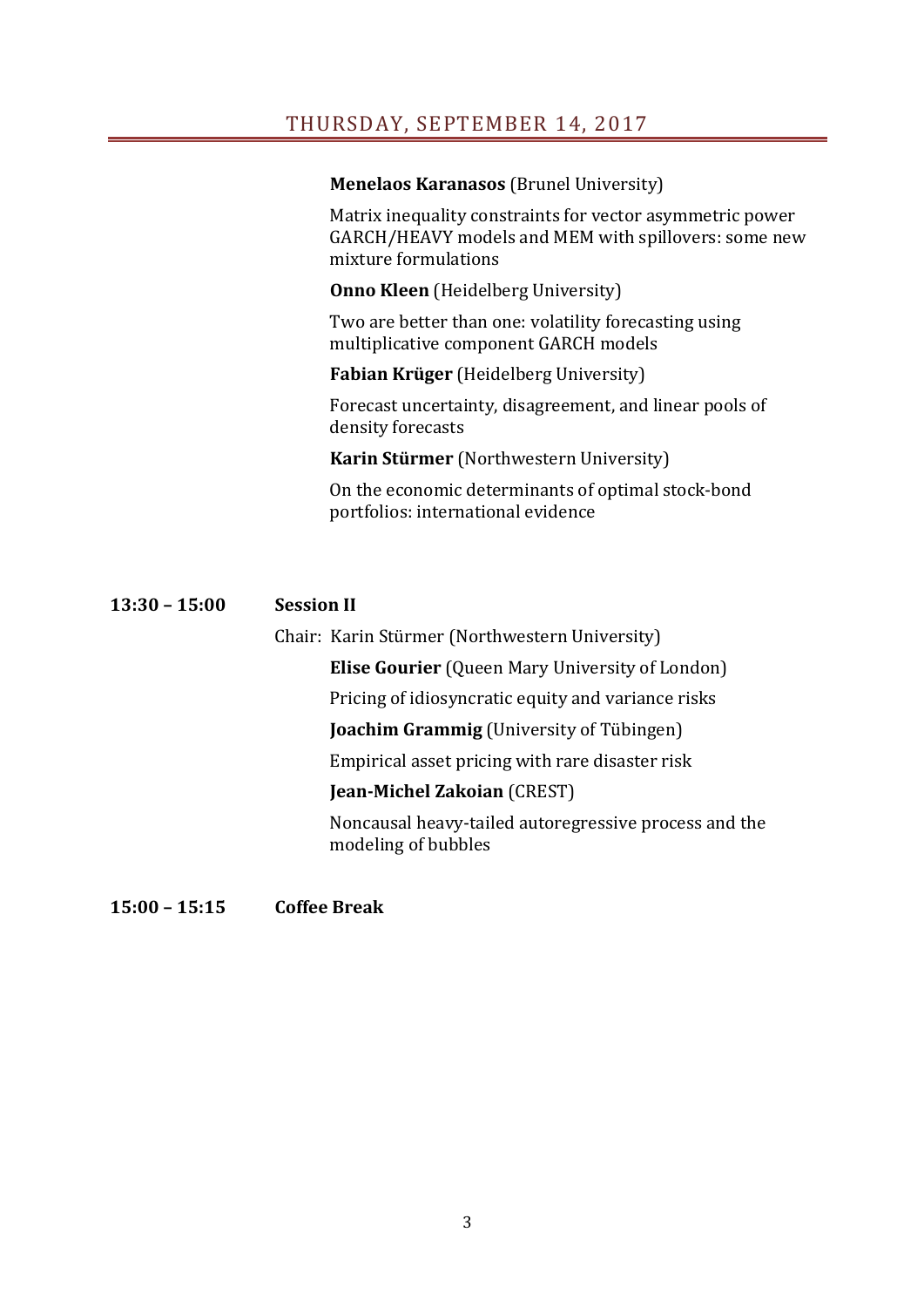# THURSDAY, SEPTEMBER 14, 2017

| $15:15 - 16:45$ | <b>Session III</b>                                                                                                                                     |
|-----------------|--------------------------------------------------------------------------------------------------------------------------------------------------------|
|                 | Chair: Jonas Dovern (Heidelberg University)                                                                                                            |
|                 | Hira Koul (Michigan State University)                                                                                                                  |
|                 | Fitting a two phase threshold multiplicative error model                                                                                               |
|                 | <b>Anders Rahbek</b> (University of Copenhagen)                                                                                                        |
|                 | Testing in GARCH-X type models                                                                                                                         |
|                 | Timo Teräsvirta (Aarhus University)                                                                                                                    |
|                 | Consistency and asymptotic normality of maximum likelihood<br>estimators of a multiplicative time-varying smooth transition<br>correlation GARCH model |
| $16:45 - 17:00$ | <b>Coffee Break</b>                                                                                                                                    |
| $17:00 - 18:00$ | <b>Keynote Lecture</b>                                                                                                                                 |
|                 | Chair: Carsten Trenkler (University of Mannheim)                                                                                                       |
|                 | Luc Bauwens (Université catholique de Louvain)                                                                                                         |
|                 | A new approach to volatility modelling: The factorial hidden<br>Markov volatility model                                                                |
|                 |                                                                                                                                                        |
| $18:00 - 19:00$ | <b>Walk to Heidelberg Castle</b>                                                                                                                       |
| 19:00           | <b>Reception and Conference Dinner</b>                                                                                                                 |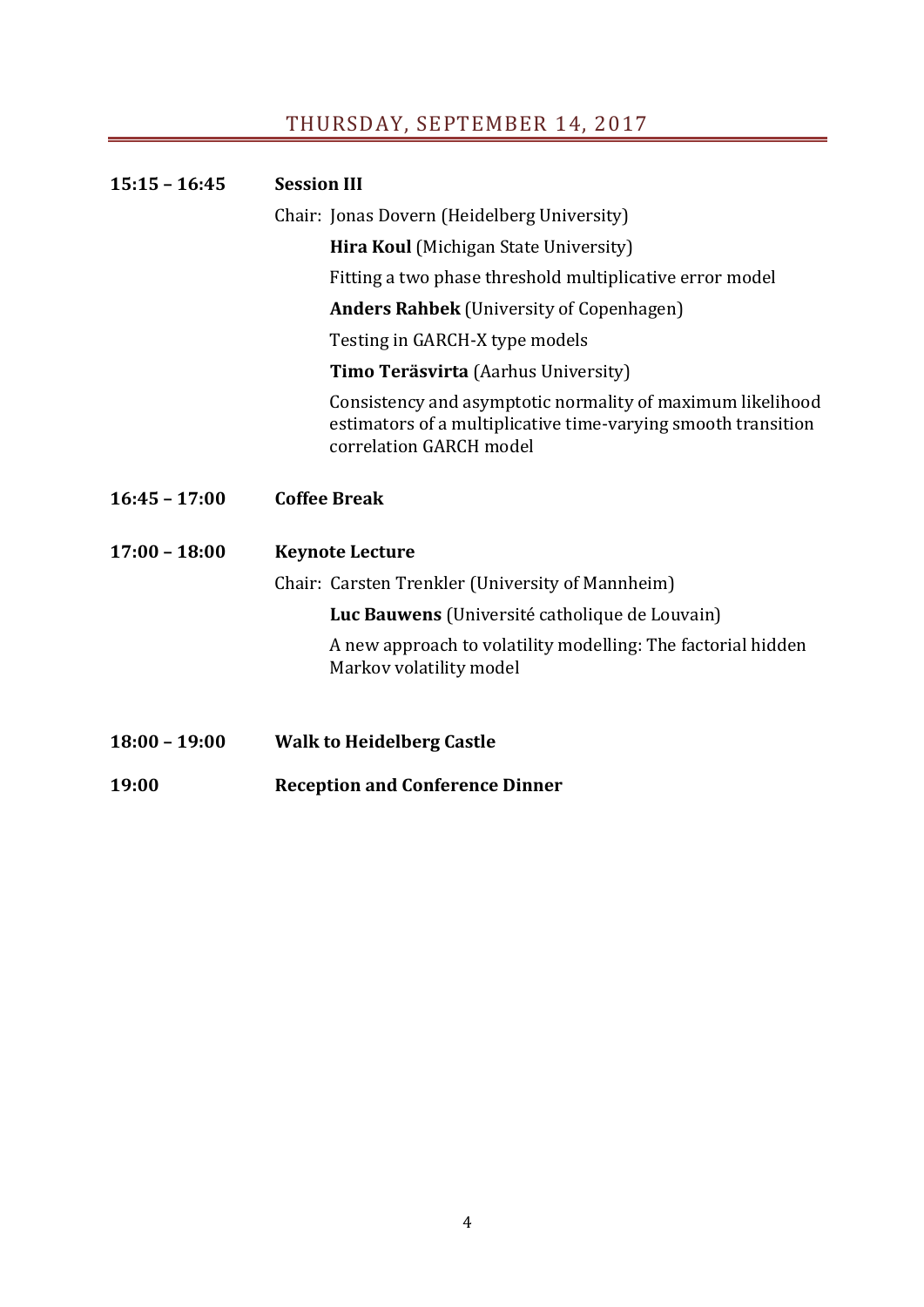## FRIDAY, SEPTEMBER 15, 2017

| $08:30 - 10:30$ | <b>Session IV</b>                                                                                                      |  |
|-----------------|------------------------------------------------------------------------------------------------------------------------|--|
|                 | Chair: Enno Mammen (Heidelberg University)                                                                             |  |
|                 | <b>Andreea Halunga</b> (University of Bath)                                                                            |  |
|                 | Bootstrap-based significance tests for Poisson autoregression<br>models with an application to extra-tropical cyclones |  |
|                 | <b>Nikolaus Hautsch</b> (University of Vienna)                                                                         |  |
|                 | Volatility, information feedback and market microstructure<br>noise: A tale of two regimes                             |  |
|                 | <b>Simone Manganelli</b> (European Central Bank)                                                                       |  |
|                 | Deciding with judgement                                                                                                |  |
|                 | <b>Julia Schaumburg</b> (Vrije Universiteit Amsterdam)                                                                 |  |
|                 | Banking business models at zero interest rates                                                                         |  |
|                 |                                                                                                                        |  |
| $10:30 - 11:00$ | <b>Coffee Break and Walk to Alte Aula</b>                                                                              |  |
| $11:00 - 12:15$ | HeiKaMEtrics Lecture in Memory of Emil J. Gumbel (Alte Aula,<br>Alte Universität)                                      |  |

Chair: Christian Conrad (Heidelberg University)

**Eric Ghysels** (UNC Chapel Hill)

Back to the future: Backtesting systemic risk measures during back to the runn of *zubilities* and the Great Depression

**12:15 – 13:30 Reception and Lunch** (Bel Etage, Alte Universität)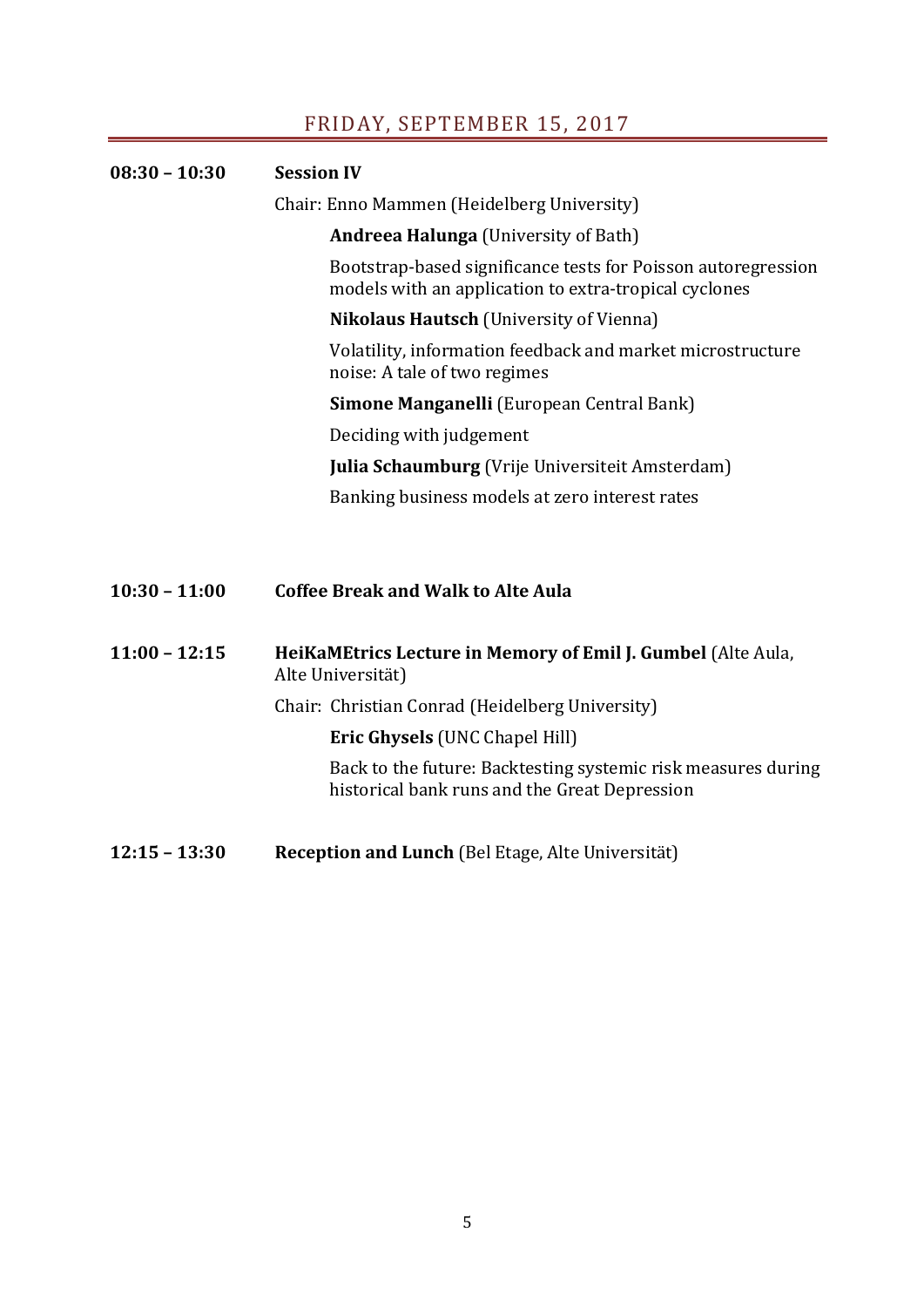## FRIDAY, SEPTEMBER 15, 2017

### **13:45 – 15:15 Session V**

Chair: Fabian Krüger (Heidelberg University)

**Richard Baillie** (Michigan State University)

Robust inference in time series regressions: Limitations and feasible GLS alternatives

**Deniz Erdemlioglu** (IÉSEG School of Management)

A multidimensional network model for asset price dynamics with endogenous shocks

**Genaro Sucarrat** (BI Norwegian Business School)

Risk estimation when the zero-probability of financial return is time-varying

**15:15 – 15:30 Closing Remarks**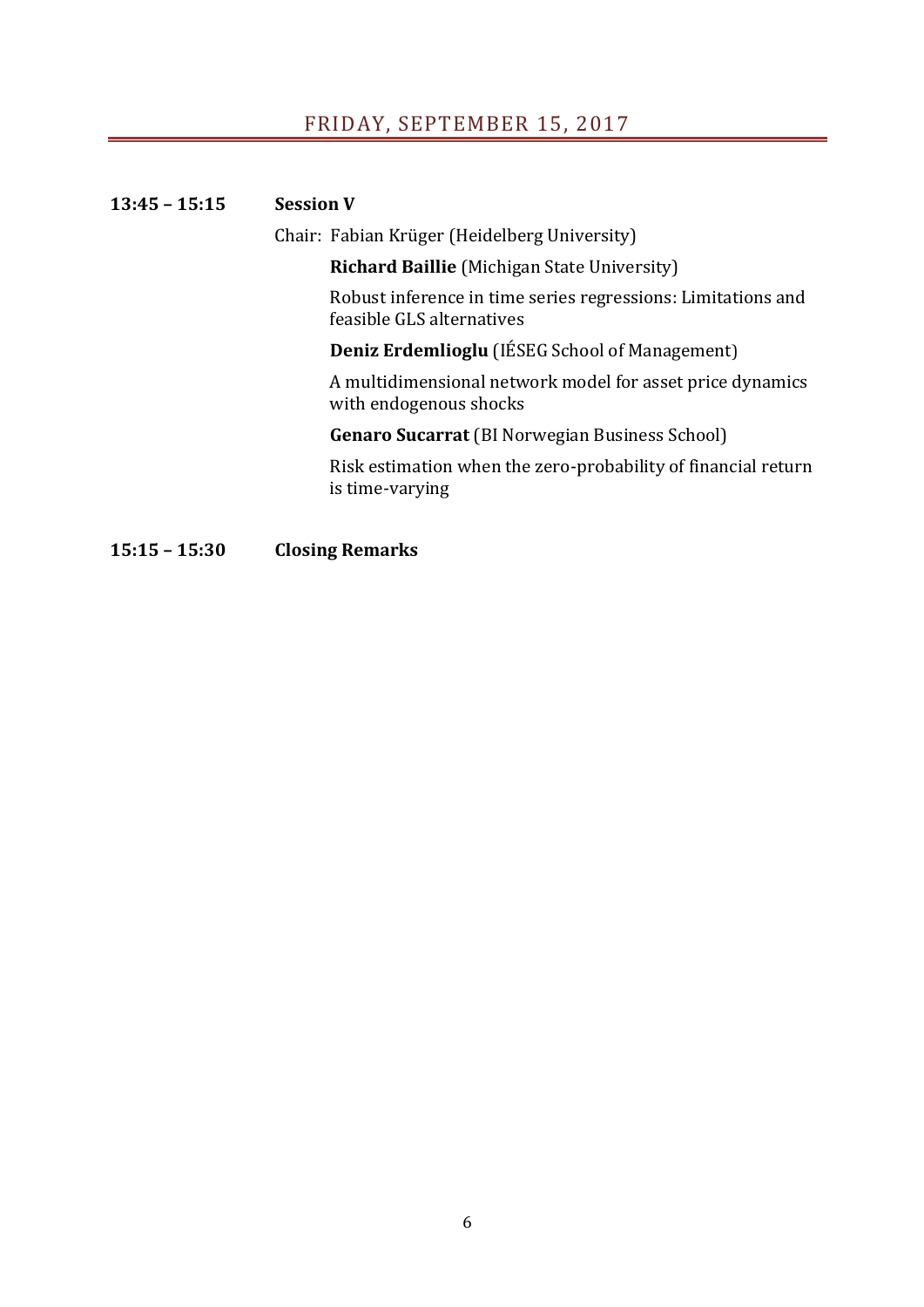### **Conference Committee**

Christian Conrad (Heidelberg University) Karin Stürmer (Northwestern University)

### **HeiKaMEtrics Steering Board**

Christian Conrad (Heidelberg University) Melanie Schienle (Karlsruhe Institue of Technology) Carsten Trenkler (University of Mannheim)

www.heikametrics.de 

We are grateful for financial support from Heidelberg University's "Mobility in International Research Collaborations" program. We also gratefully acknowledge the International Academic Forum for hosting our conference.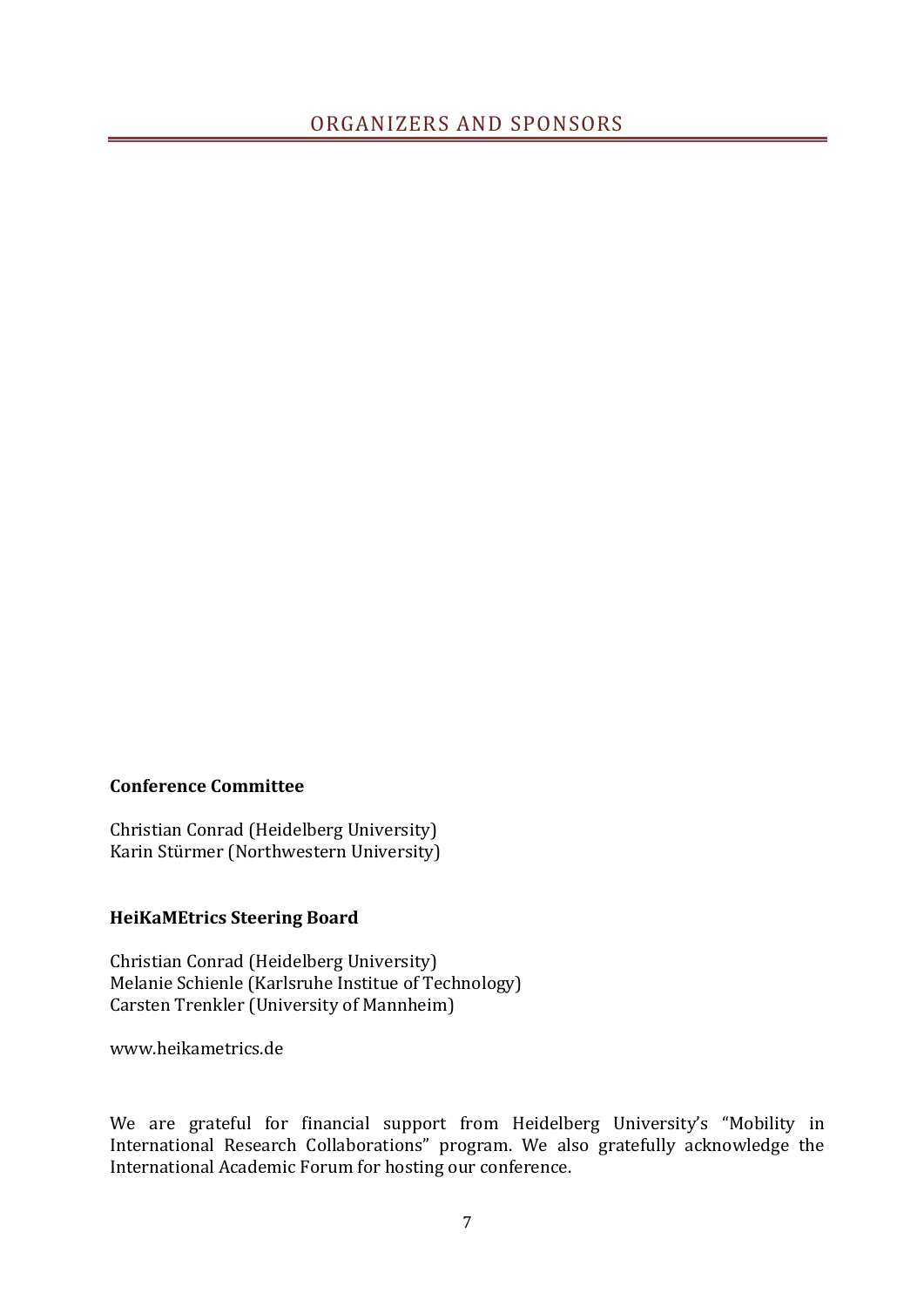### LOGISTICAL INFORMATION

### **Conference Venue:**

International Academic Forum Heidelberg (IWH) Hauptstraße 242 69117 Heidelberg 

### **WLAN Access at IWH:** Uniwebaccess

Username: Uni‐ID i5n Password: 8x7wir15 

### **HeiKaMEtrics Lecture in Memory of Emil J. Gumbel**

Friday, September 15, 2017 at 11:00 a.m. Alte Aula, Heidelberg University Grabengasse 1 69117 Heidelberg